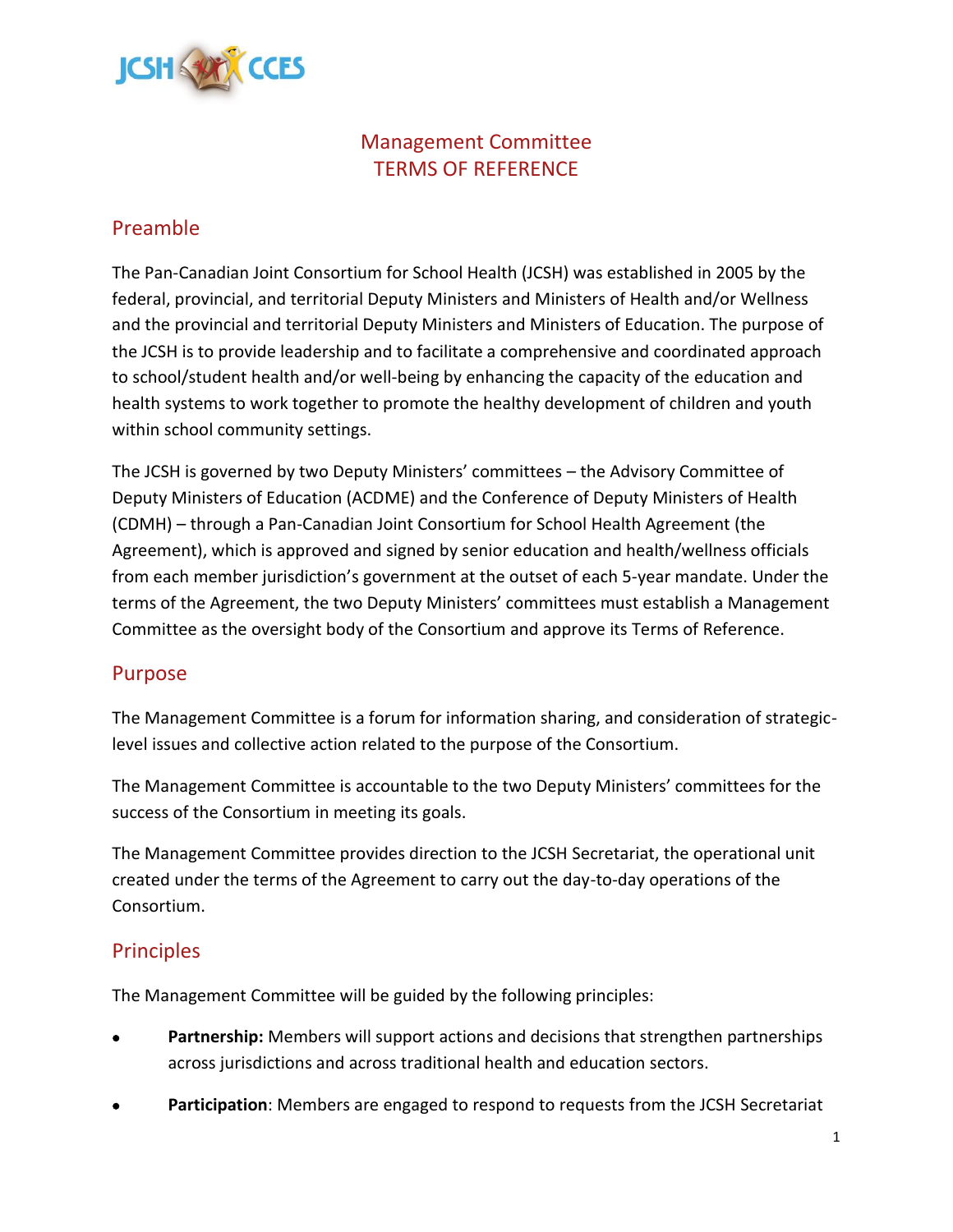

and other Committee members.

- **Collaboration:** Members will work together in a spirit of collaboration and support decisions that meet mutual needs and priorities.
- **Integration:** Members will support actions and decisions that strengthen the integration of health and education objectives and goals.
- **Innovation and Effectiveness:** Members will support actions and decisions that are based on innovative and evidence-based practices.
- **Open Communication:** Members will openly share information with other members and within their own jurisdictions where that information might affect the ability of the Consortium to meet its goals.
- **Promotion:** Members will actively support the goals of the Consortium within their own jurisdictions.
- **Commitment and Timeliness:** Members will support the operational requirements of the Secretariat by being engaged in the business of the Consortium and by ensuring actions are carried out and decisions are made in a timely manner.

# Mandate and Objectives

The Management Committee provides the main forum for discussion, decisions, and actions affecting the work of the JCSH. The mandate of the Committee is to further the Consortium's strategic directions and priorities, as informed by the two Deputy Ministers' committees by:

- exchanging ideas, opportunities, and concerns related to existing and emerging issues;
- providing oversight and direction for projects endorsed by the JCSH and undertaken by the School Health Coordinators' Committee, the Secretariat, and/or task-specific working groups;
- facilitating a linkage between JCSH projects and jurisdictional experts to inform work on such projects;
- providing guidance on alignment between the Consortium objectives and jurisdictionspecific health and educational issues;
- capitalizing on creating opportunities to represent the JCSH in local/provincial/ national/international forums;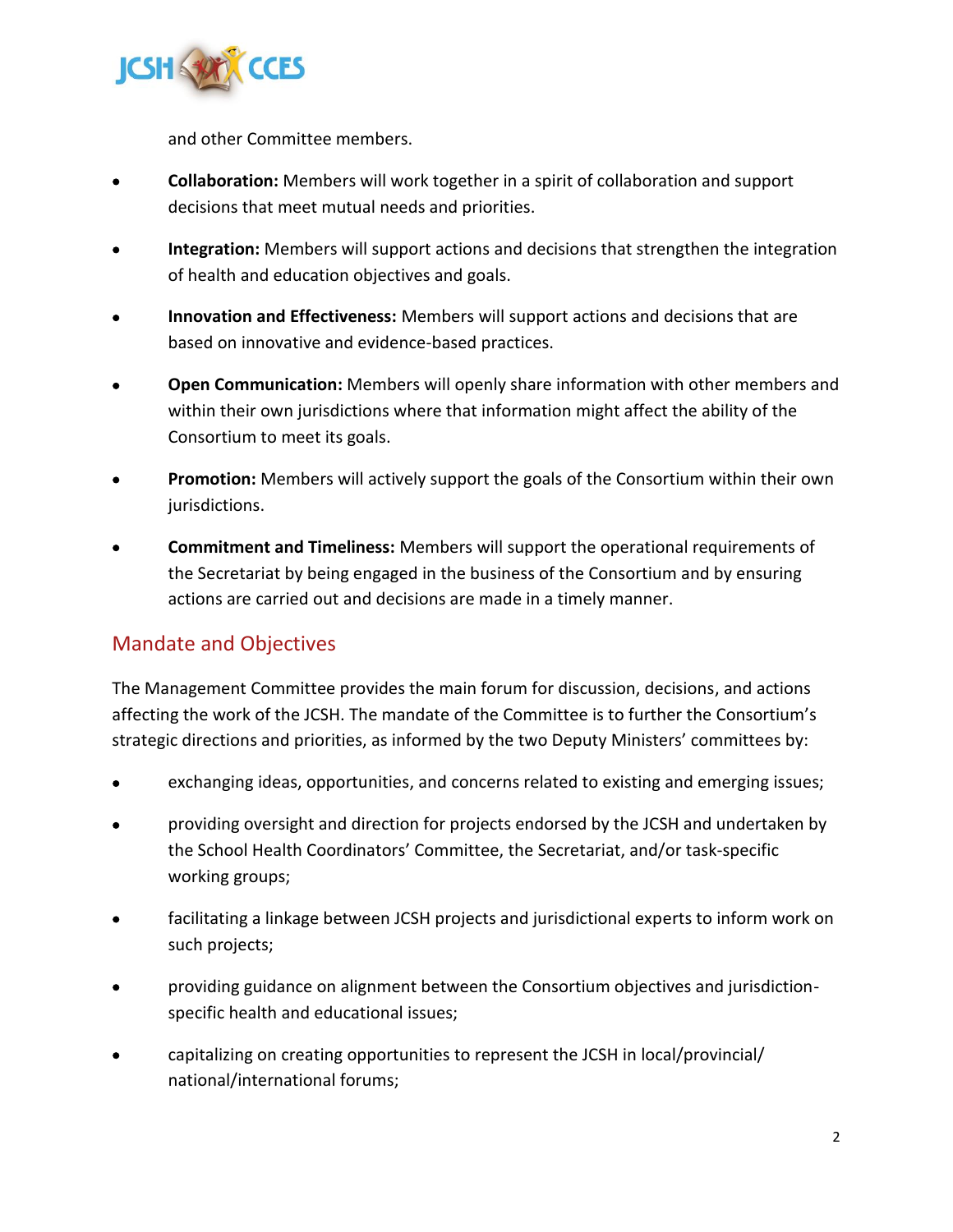

- participating in discussions and making decisions on strategic or operational matters, as required, to move the JCSH's agenda forward, as outlined in the strategic plan and annual business plan;
- offering a forum for discussion on other health and educational issues where appropriate; and
- applying the existing JCSH evaluation framework to undertake a comprehensive evaluation during the mandate, adjusting strategies and annual work plans accordingly.

#### *Oversight responsibilities of the Management Committee are as follows:*

- participate in the evaluation of the Secretariat<sup>1</sup>;
- provide leadership and guidance to the Secretariat, including setting direction and priorities;
- provide leadership and guidance to the School Health Coordinators' Committee, including setting direction and priorities;
- approve Terms of Reference for the School Health Coordinators' Committee;
- identify opportunities to address both established, shared priorities as well as emerging trends;
- annually review the endorsed strategic priorities and objectives for the JSCH's 5-year mandate to inform JCSH work planning;
- provide input to, as well as review and approve annual work plans for the JCSH, inclusive of anticipated resource requirements;
- provide input to, as well as review and approve annual operating budgets prepared by the Secretariat, and oversee the financial and administrative matters of the JCSH, in conjunction with the co-chairing jurisdictions;
- establish/reaffirm the Secretariat's responsibilities based upon the annual budget and work plan;
- provide input to, as well as review and approve an annual report of JCSH activities and financial statements prepared by the Secretariat, and submit them to the two Deputy Ministers' committees each Fiscal Year, on or before July 31; and

<sup>&</sup>lt;sup>1</sup> Appendix A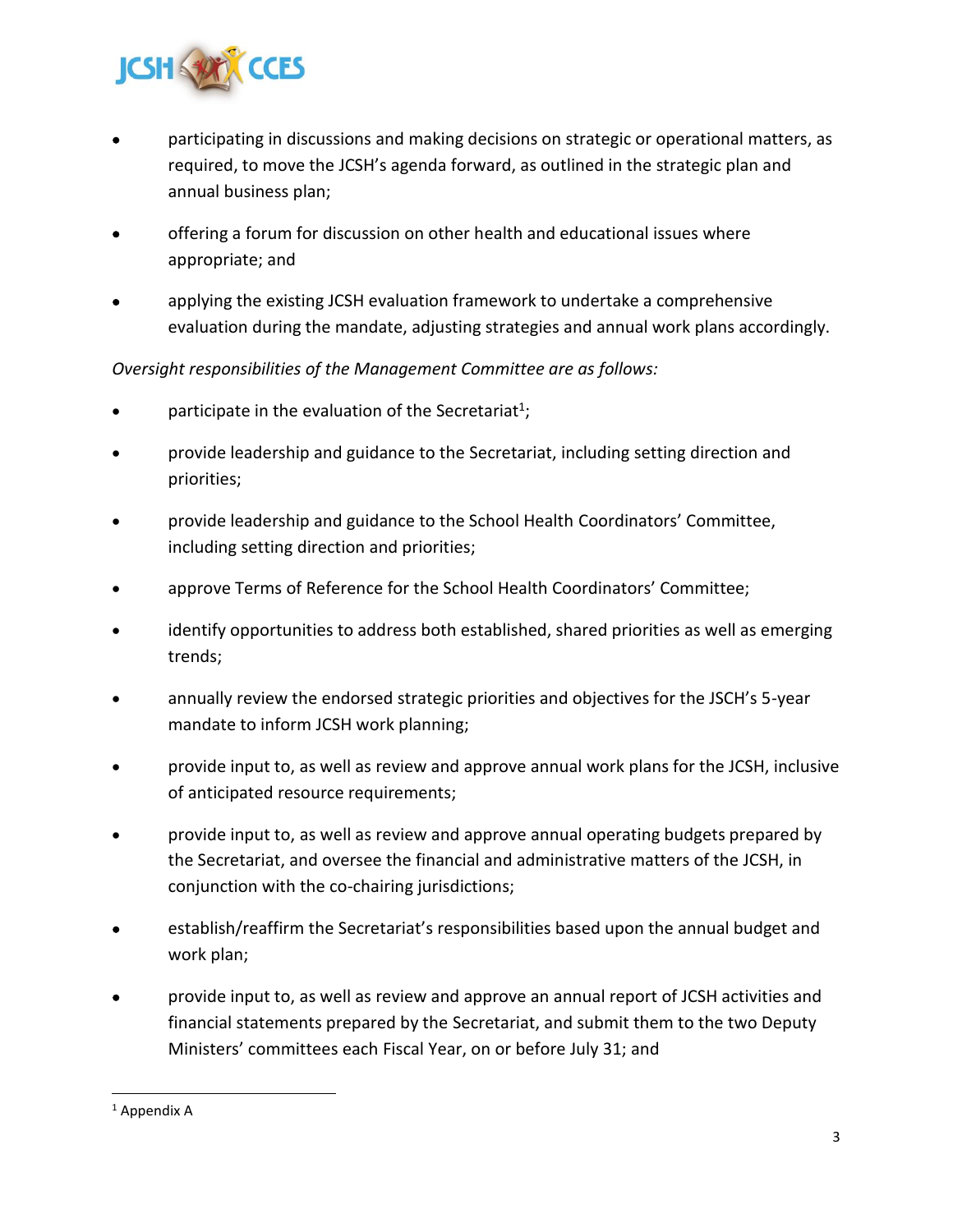

• approve and review as needed project charters for external committees and working groups deemed necessary by members of the Committee to carry out the work of the JCSH. Ad hoc and external working groups and subcommittees are accountable directly to the Management Committee and are required to report back on project charter deliverables.

#### *Oversight and Role of the Co-Chairs and Secretariat Host Jurisdiction*

Additional roles and responsibilities specific to JCSH Management Committee Co-Chairs include:

- leading and facilitating the work of the JCSH to achieve its stated priorities, objectives, targets, and deliverables as stated in the annual work plan
- representing the JCSH at the Conference of F/P/T Deputy Ministers of Health and CMEC on issues relevant to the JCSH
- providing direction to and oversight of the JCSH Secretariat.

## Membership and Process

Membership: Management Committee members are appointed by the Deputy Ministers in each member jurisdiction and are generally positioned at the executive management level from the education and/or health/wellness ministry.

In order to promote alignment, the Management Committee will invite the Public Health Agency of Canada (PHAC) and the Council of Ministers of Education, Canada (CMEC) to appoint a representative to participate in discussions of the Committee in an advisory capacity, but these representatives will not be full voting members of the Committee.

Committee Chairs: The Management Committee will have two co-chairs, one from the secretariat host jurisdiction, and one representing another member jurisdiction. Ideally, the cochairs will be selected before the outset of a new JCSH mandate and will remain in place for the duration of the mandate. The secretariat host jurisdiction will be resourced to provide Secretariat support to the JCSH (through the JCSH budget).

Meetings: The Management Committee will meet a minimum of four times each year. All Management Committee meetings will be convened by teleconference or videoconference.

In addition, the Committee will meet as required to provide oversight and direction/advice on major issues.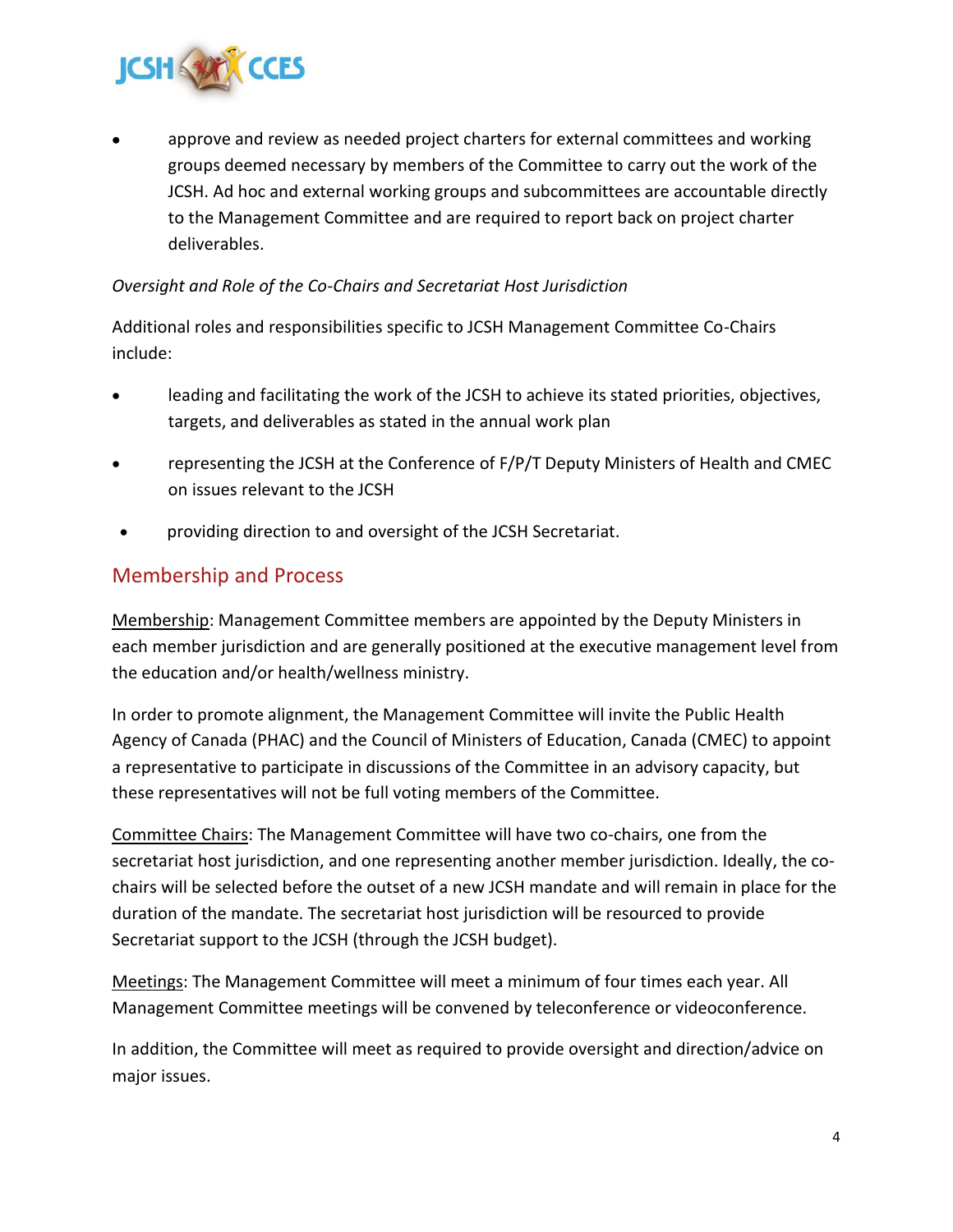

Alternates at Meetings: An alternate may attend in place of a member but must be empowered to make decisions on their behalf at the meeting.

Decisions: The Management Committee is a decision-making body. Representation of minimum of fifty per cent of member jurisdictions is required for a quorum. Decisions or recommendations will be reached by consensus (defined below). Divergent views will be fully discussed. Differing opinions will be noted in the meeting records.

The following process will be used to reach consensus on an issue and to make a decision / recommendation. A decision timeframe will be determined by the urgency in which the decision or recommendation must be made:

Each member will state their position on the following four-point scale: Level 1: Fully support; Level 2: Support with reservations; Level 3: Require more information; Level 4: Cannot support.

Consensus has been reached if all members are at Levels 1 or 2. Members can explain their reservations or level of support as part of the meeting record.

If a member requires more information (Level 3), the member must clearly explain what information or discussion is required in order to make their decision.

If a member cannot support the decision (Level 4), the member must try to offer a solution that accommodates their needs and the needs of the rest of the group. All members must seek solutions, improvements or alternatives to meet the objectives of the entire group.

Members must respond to requests for information or input within the agreed upon timeframe. Members failing to respond by the agreed upon time forfeit the opportunity for further input into any related decision.

Communications: The Committee will keep meeting records including records of its decisions. The meeting records will be available to the Committee Members' respective Deputy Ministers.

The Secretariat will prepare and regularly update an "issues tracking" document to assist Members in meeting their obligations for timely and informed decision-making.

Accountability and Reporting: Accountability is to the two Deputy Ministers' committees – ACDME and CDMH.

The Management Committee will support the development of an annual work plan, complete with any resource implications, for the JCSH. Once approved by the Management Committee, the annual work plan and operational budget will be submitted to the two Deputy Ministers' committees for their information. Also, the Committee will support development of an annual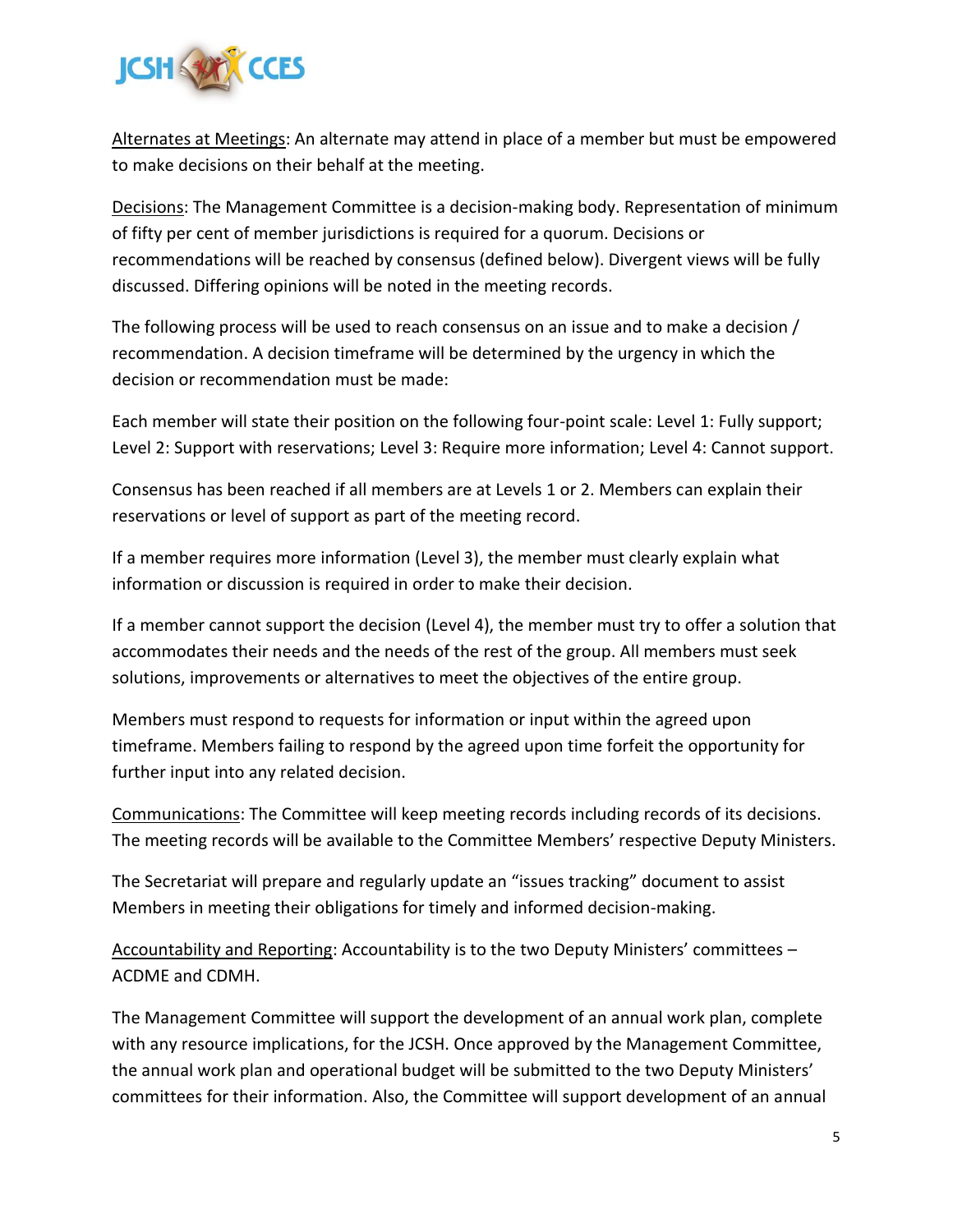

report, including financial statements, profiling significant JCSH activities from the previous Fiscal Year, as well as progress made by the Consortium in meeting its goals and objectives. The annual report will be submitted for approval to the two Deputy Ministers' committees on or before July 31 each year. In addition, the JCSH will reach out regularly to the ACDME and the CDMH to present on key activities, and to identify and better understand opportunities for the JCSH to support their priorities and efforts.

Budget: Administrative costs associated with meetings are covered by the JCSH budget.

Duration: Ongoing per Agreement.

Related Committees: The Committee will establish project charters for any working groups or sub-committees that it decides to form and provide guidance and direction to these groups.